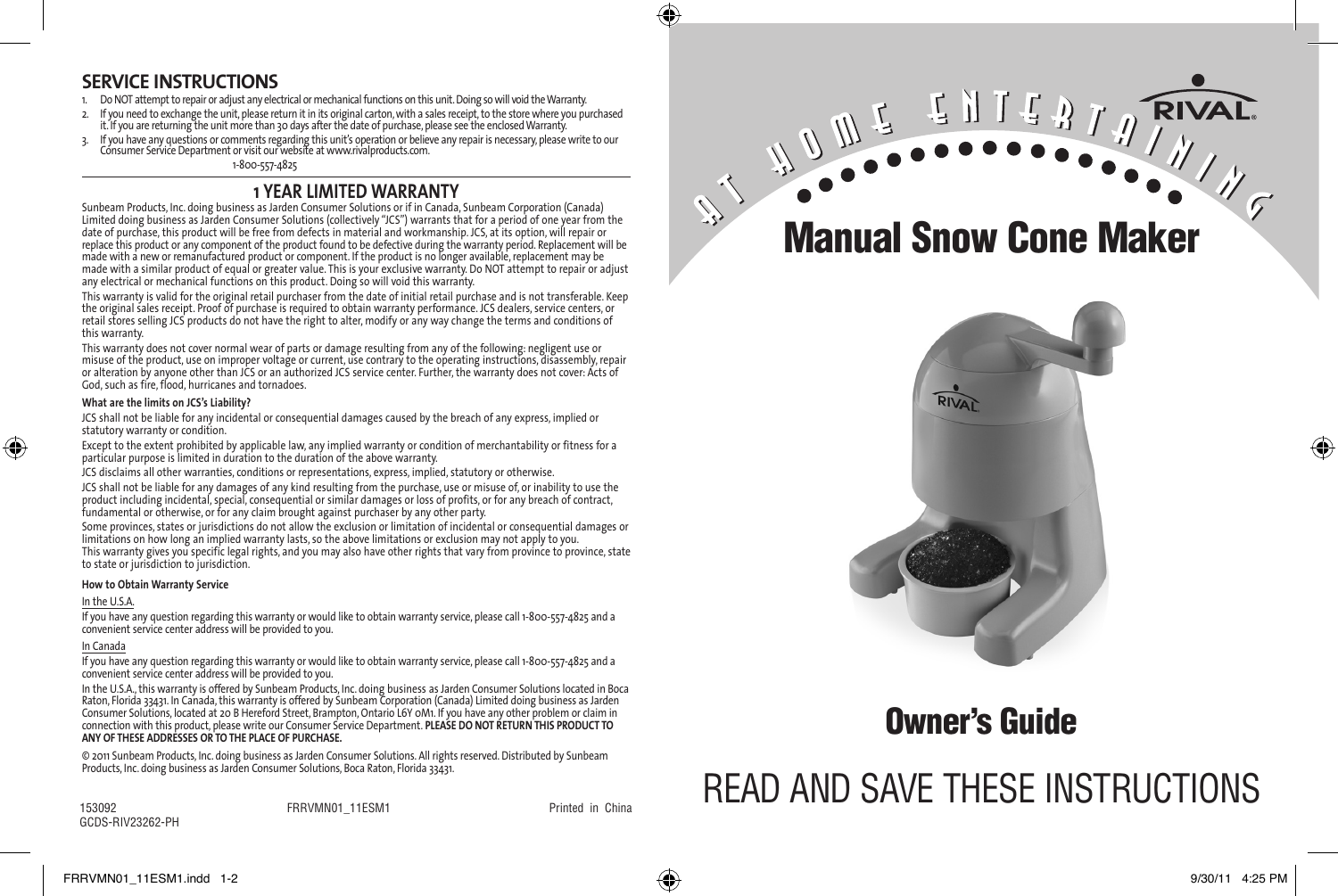

# IMPORTANT SAFEGUARDS

**When using appliances, basic safety precautions should always be followed, including the following:**

- 1. Read all instructions.
- 2. Close supervision is necessary when any appliance is used near children. This appliance should never be used by children.
- 3. Avoid contact with moving parts.
- 4. The use of appliances not recommended or sold by the manufacturer may cause fire or injury.
- 5. Do not use outdoors.

⊕

- 6. Never place fingers or other utensils into feed or discharge areas.
- 7. Check ice shaver for presence of foreign objects before using.
- 8. Blades are sharp. Handle carefully.
- 9. Be certain COVER is securely locked in place before operating appliance. Do not attempt to defeat the COVER interlock mechanism.
- 10. Do not use extension cord.

# SAVE THESE INSTRUCTIONS

This appliance is for **HOUSEHOLD USE ONLY**. No user-serviceable parts inside. Power unit never needs lubrication. Do not attempt to service this product. Any servicing should be performed by an authorized service representative.

# KNOW YOUR MANUAL SNOW CONE MAKER

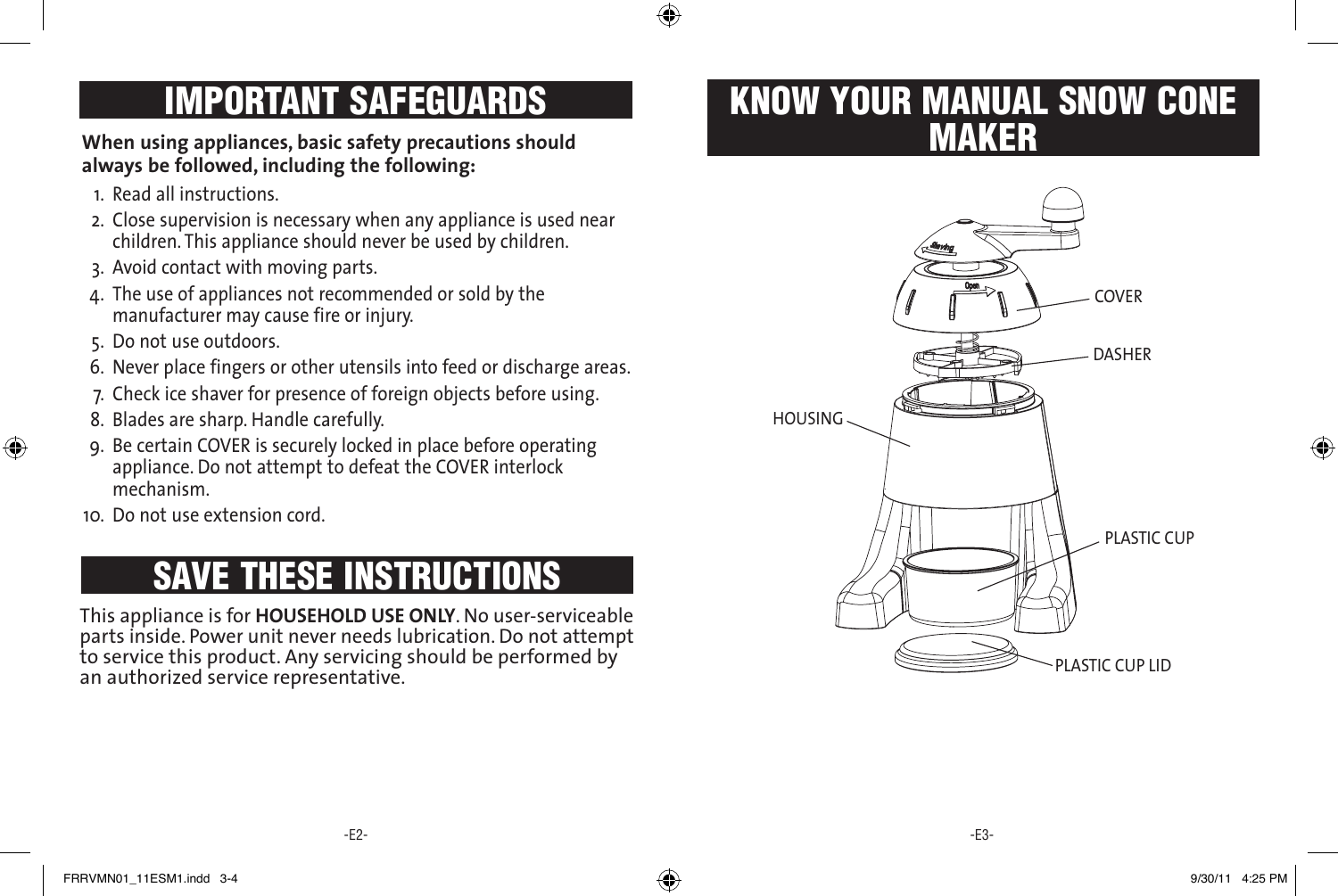**NOTE:** Never touch the blade at any point during use of this unit.

- 1. Remove top cover by unscrewing counter-clockwise.
- 2. Pour ice-cubes into the unit leaving about half an inch from the top.
- 3. Place the top cover back with slight pressure to force the spring to stretch and then twist clockwise to lock in place, all in one motion.



⊕

4. Place plastic cup under the unit to catch shaved ice

NOTE: Hold unit firmly when in use

- 5. Hold Lever and rotate in clockwise motion (while holding the unit) to grind the ice.
- 6. Clean all excess ice/water from unit after use.

**NOTE:** Occasionally ice may build up and will get lodged in the chute.

If ice is not coming out of the chute gently shake the unit to ensure the ice is not frozen together.

**CAUTION:** Do not allow children to operate this appliance. The Ice Shaver is for household use only. Do not attempt to sharpen the BLADE.

# HOW TO USE YOUR MANUAL SNOW CONE MAKER HOW TO CLEAN YOUR MANUAL SNOW CONE MAKER

**CAUTION:** The stainless steel BLADE is very sharp. Never attempt to touch the tip of the BLADE when operating, assembling, disassembling, or cleaning.

- 1. Unlock the cover by rotating counter-clockwise. Lift to remove.
- 2. (Optional) You may rinse unit through by spraying it with water.
- 3. Wipe down all parts and surfaces with clean damp cloth.
- 4. Make sure all components are completely dry before storage.

**CAUTION:** Do not soak in water.

# **Questions? Please contact us at www.rivalproducts.com or at 1.800.557.4825.**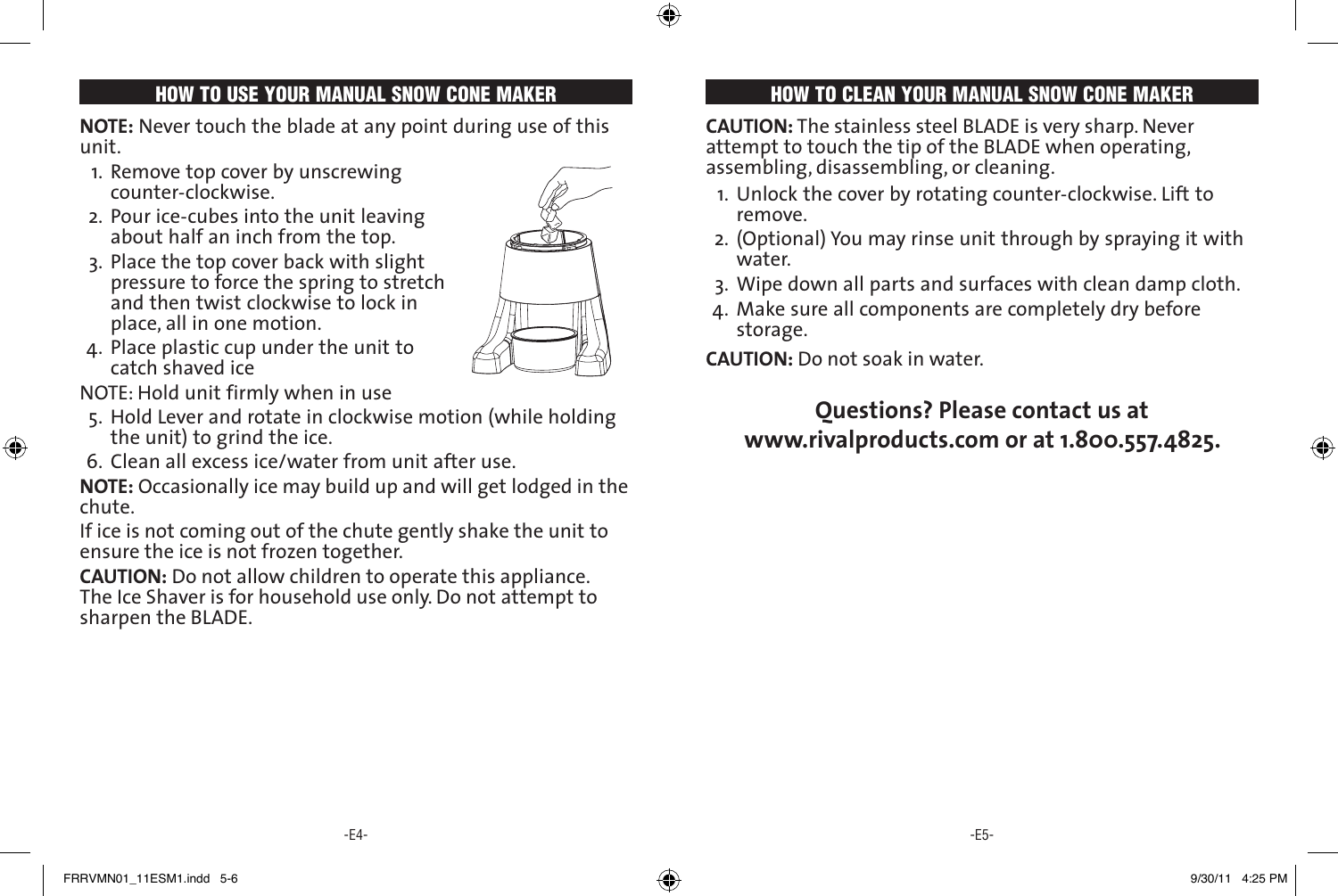## **SNOW CONES**

Make the ultimate snow cones by simply filling a snow cone cup with fluffy snow. Pour your favorite syrup over and enjoy!

# **RAINBOW PARFAIT**

Start shaving ice into a large parfait style glass. Add one flavor to the bottom layer of ice. Shave the second layer of ice directly into the glass and pour a different colored syrup over. Finish by shaving more ice over the second layer and top it with your favorite syrup.

# **SOFT DRINK SLUSH**

Shave ice into large glass and simply add your favorite soft drink to create this cool and refreshing slush.

# **FRUIT JUICY SNOW**

Shave ice into large glass and add your favorite fruit juice. Lemonade, orange, apple, grape and cranberry juice make great snow treats. It's healthy, delicious and a non-fat treat.

# **FROZEN YOGURT DELIGHT**

Freeze your favorite flavored yogurt in ice cube trays. Shave the frozen yogurt cubes into a tall glass and add your favorite snow cone syrup for added flavor.

## **ICY COLD MILK SHAKES**

Freeze chocolate or regular milk in ice cube trays. Shave frozen cubes into glass. Add 1/4 cup chocolate or regular milk to shaved ice and stir.

# FUN AND EASY TREATS FUN AND EASY TREATS

## **BREAKFAST AVALANCHE**

⊕

Pour 1/4 cup of orange juice and 1/4 cup of pineapple juice over a bowl of shaved ice. Mix with fruit cocktail or chopped fresh fruit for a delicious morning treat.

## **SUPER BERRY SMOOTHIES**

Freeze 1/2 cup of milk in ice cube tray and then shave into bowl. Add 1 cup of fresh strawberries or raspberries and 1/4 cup sugar for extra sweetness. Combine all ingredients in blender and process until smooth.

⊕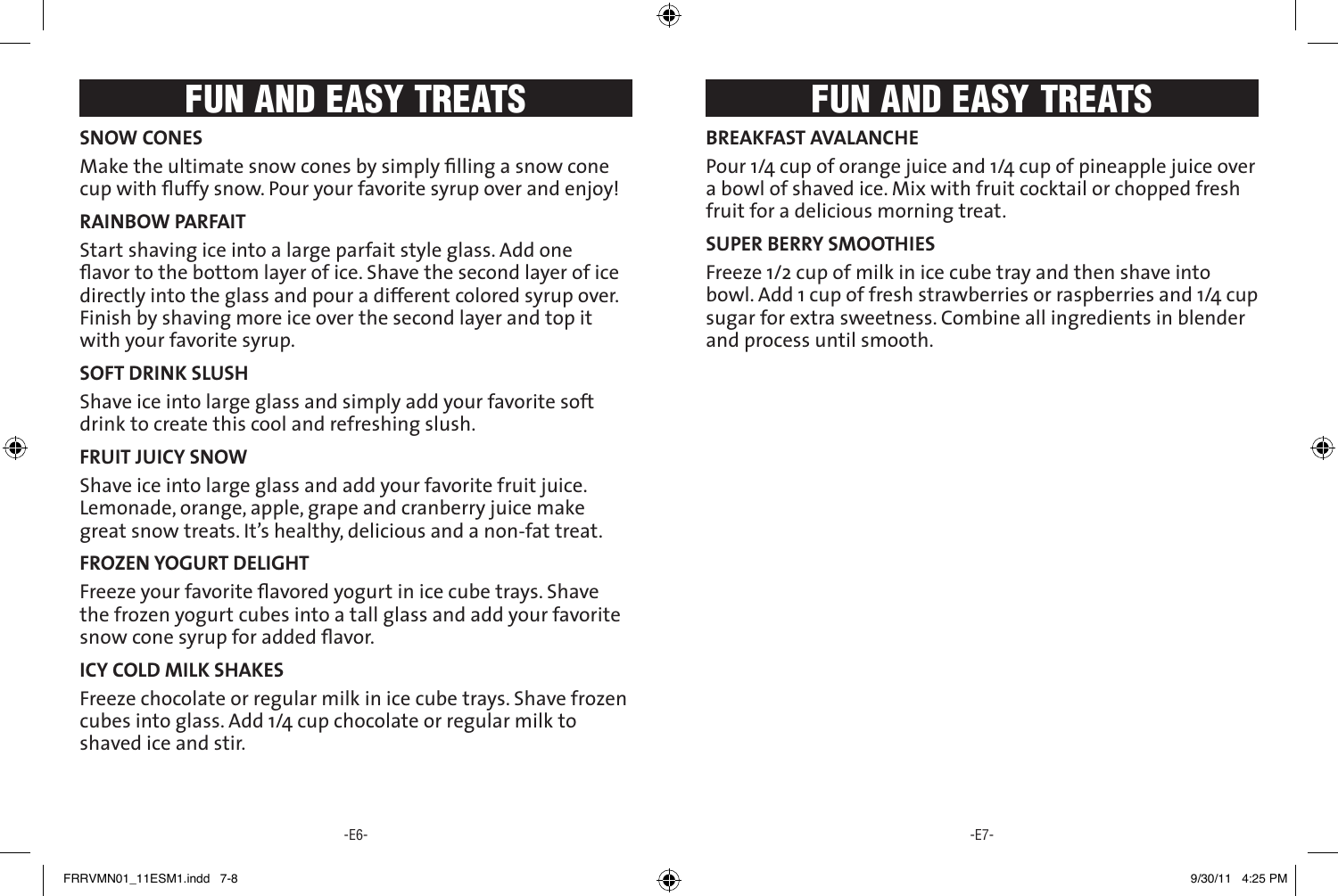## **INSTRUCCIONES DE REPARACIÓN**

- 1. NO intente reparar o ajustar ninguna función eléctrica o mecánica de esta unidad. El hacerlo invalidará la garantía.
- 2. Si necesita cambiar la unidad, devuélvala en su caja original, con el recibo de compra, al negocio donde la haya comprado. Si devuelve la unidad más de 30 días después de la fecha de compra, vea la garantía adjunta.
- 3. Si tiene algún comentario o pregunta acerca del funcionamiento de la unidad, o cree que debe ser reparada, escriba a nuestro Departamento de Servicio al Consumidor o visite nuestro sitio de Internet en www.

1-800-557-4825

## **Garantía Limitada de 1 Año**

Sunbeam Products, Inc. operando bajo el nombre de Jarden Consumer Solutions, o en Canadá, Sunbeam Corporation (Canada) Limited operando bajo el nombre de Jarden Consumer Solutions, (en forma conjunta, "JCS"), garantiza que por un período de un año a partir de la fecha de compra, este producto estará libre de defectos de materiales y mano de obra. JCS, a su elección, reparará o reemplazará este producto o cualquier componente del mismo que presente defectos durante el período de garantía. El reemplazo se realizará por un producto o componente nuevo o reparado. Si el producto ya no estuviera disponible, se lo reemplazará por un producto similar de valor igual o superior. Ésta es su garantía exclusiva. No intente reparar o ajustar ninguna función eléctrica o mecánica de este producto. Al hacerlo elimínará ésta garantía.

La garantía es válida para el comprador minorista original a partir de la fecha de compra inicial y la misma no es transferible. Conserve el recibo de compra original. Para solicitar servicio en garantía se requiere presentar un recibo de compra. Los agentes y centros de servicio de JCS o las tiendas minoristas que

venden productos de JCS no tienen derecho a alterar, modificar ni cambiar de ningún otro modo los términos y las condiciones de esta garantía.

Esta garantía no cubre el desgaste normal de las piezas ni los daños que se produzcan como resultado de uso negligente o mal uso del producto, uso de voltaje incorrecto o corriente inapropiada, uso contrario a las instrucciones operativas, y desarme, reparación o alteración por parte de un tercero ajeno a JCS o a un Centro de Servicio autorizado por JCS. Asimismo, la garantía no cubre actos fortuitos tales como incendios, inundaciones, huracanes y tornados.

#### **¿Cuál es el límite de responsabilidad de JCS?**

JCS no será responsable de daños incidentales o emergentes causados por el incumplimiento de alguna garantía o condición expresa, implícita o legal.

Excepto en la medida en que lo prohíba la ley aplicable, cualquier garantía o condición implícita de comerciabilidad o aptitud para un fin determinado se limita, en cuanto a su duración, al plazo de la garantía antes mencionada.

JCS queda exenta de toda otra garantías, condiciones o manifestaciones, expresa, implícita, legal o de cualquier otra naturaleza.

JCS no será responsable de ningún tipo de daño que resulte de la compra, uso o mal uso del producto, o por la imposibilidad de usar el producto, incluidos los daños incidentales, especiales, emergentes o similares, o la pérdida de ganancias, ni de ningún incumplimiento contractual, sea de una obligación esencial o de otra naturaleza, ni de ningún reclamo iniciado contra el comprador por un tercero. Algunas provincias, estados o jurisdicciones no permiten la exclusión o limitación de los daños incidentales o emergentes ni las limitaciones a la duración de las garantías implícitas, de modo que es posible que la exclusión o las limitaciones antes mencionadas no se apliquen en su caso. Esta garantía le otorga derechos legales específicos y es posible que usted tenga otros derechos que varían de un estado, provincia o jurisdicción a otro.

#### **Cómo solicitar el servicio en garantía**

#### En los Estados Unidos

⊕

Si tiene alguna pregunta sobre esta garantía o desea recibir servicio de garantía, llame al 1-800-557-4825 y podrá obtener la dirección del centro de servicio que le resulte más conveniente. En Canadá

Si tiene alguna pregunta sobre esta garantía o desea recibir servicio de garantía, llame al 1-800-557-4825 y podrá obtener la dirección del centro de servicio que le resulte más conveniente.

En los Estados Unidos, esta garantía es ofrecida por Sunbeam Products, Inc. operando bajo el nombre de Jarden Consumer Solutions, Boca Ratón, Florida 33431. En Canadá, esta garantía es ofrecida por Sunbeam Corporation (Canada) Limited operando bajo el nombre de Jarden Consumer Solutions, 20 B Hereford Street, Brampton, Ontario L6Y 0M1. Si usted tiene otro problema o reclamo en conexión con este producto, por favor escriba al Departamento de Servicio al Consumidor. **POR FAVOR NO DEVUELVA ESTE**<br>PRODUCTO A NINGUNA DE ESTAS DIRECCIONES NI AL LUGAR DE COMPRA.

© 2011 Sunbeam Products, Inc. operando bajo el nombre de Jarden Consumer Solutions. Todos los derechos reservados. Distribuido por Sunbeam Products, Inc. operando bajo el nombre de Jarden Consumer Solutions, Boca Raton, Florida 33431. Impreso en China

# Manual Snow Cone Maker



# Manual del Propietario LEA Y GUARDE ESTAS INSTRUCCIONES

⊕

♠

**RIVA**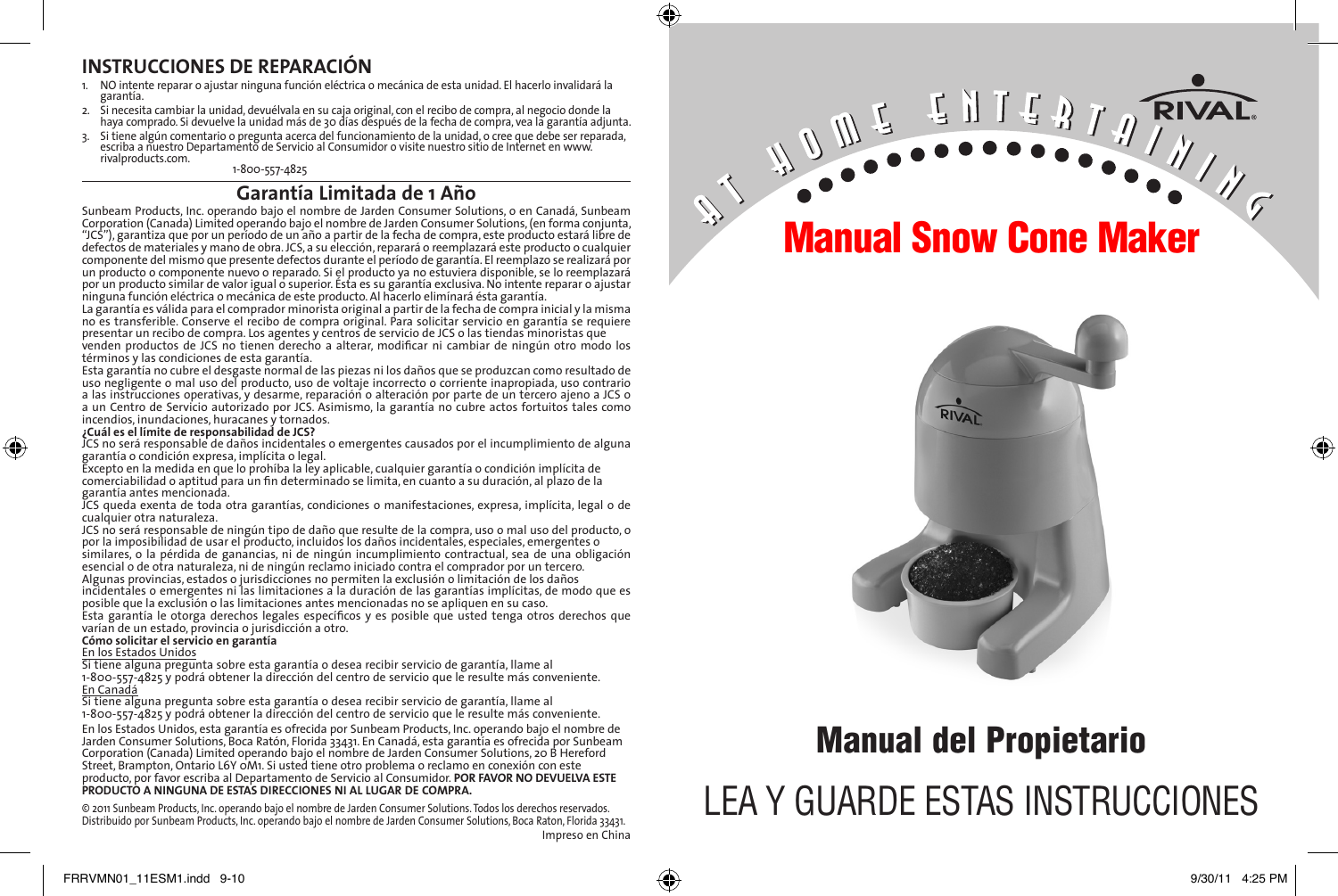

# INDICACIONES DE SEGURIDAD IMPORTANTES

## **Cuando use aparatos, debe seguir una serie de precauciones básicas de seguridad, entre ellas:**

- 1. Lea todas las instrucciones.
- 2. Mantenga una vigilancia estrecha de la unidad cuando se use cerca de niños. Este artefacto nunca debe ser utilizado por niños.
- 3. Evite el contacto con partes en movimiento.
- 4. El uso de accesorios no recomendados o no vendidos por el fabricante puede ocasionar incendios, descargas eléctricas o lesiones.
- 5. No lo use en exteriores.

⊕

- 6. Nunca ponga los dedos ni utensilios en las áreas de carga o descarga.
- 7. Revise que el raspador de hielo no tenga objetos extraños antes de usarlo.
- 8. Las hojas son filosas. Manéjelas con cuidado.
- 9. Compruebe que la CUBIERTA esté bien asegurada en su sitio antes de usar el aparato. No intente forzar el mecanismo de cierre de la CUBIERTA.
- 10. No utilice cable de extensión.

# GUARDE ESTE INSTRUCTIVO

Este aparato es para **USO DOMESTICO SOLAMENTE**. En el interior no hay piezas a las que el usuario les pueda dar mantenimiento. El motor de la unidad no necesita lubricación. No intente dar mantenimiento ni reparar este producto. Cualquier servicio que requiera debe ser provisto por un Centro de Servicio Autorizado.

# KAMANUAL SNOWERO MAKER



♠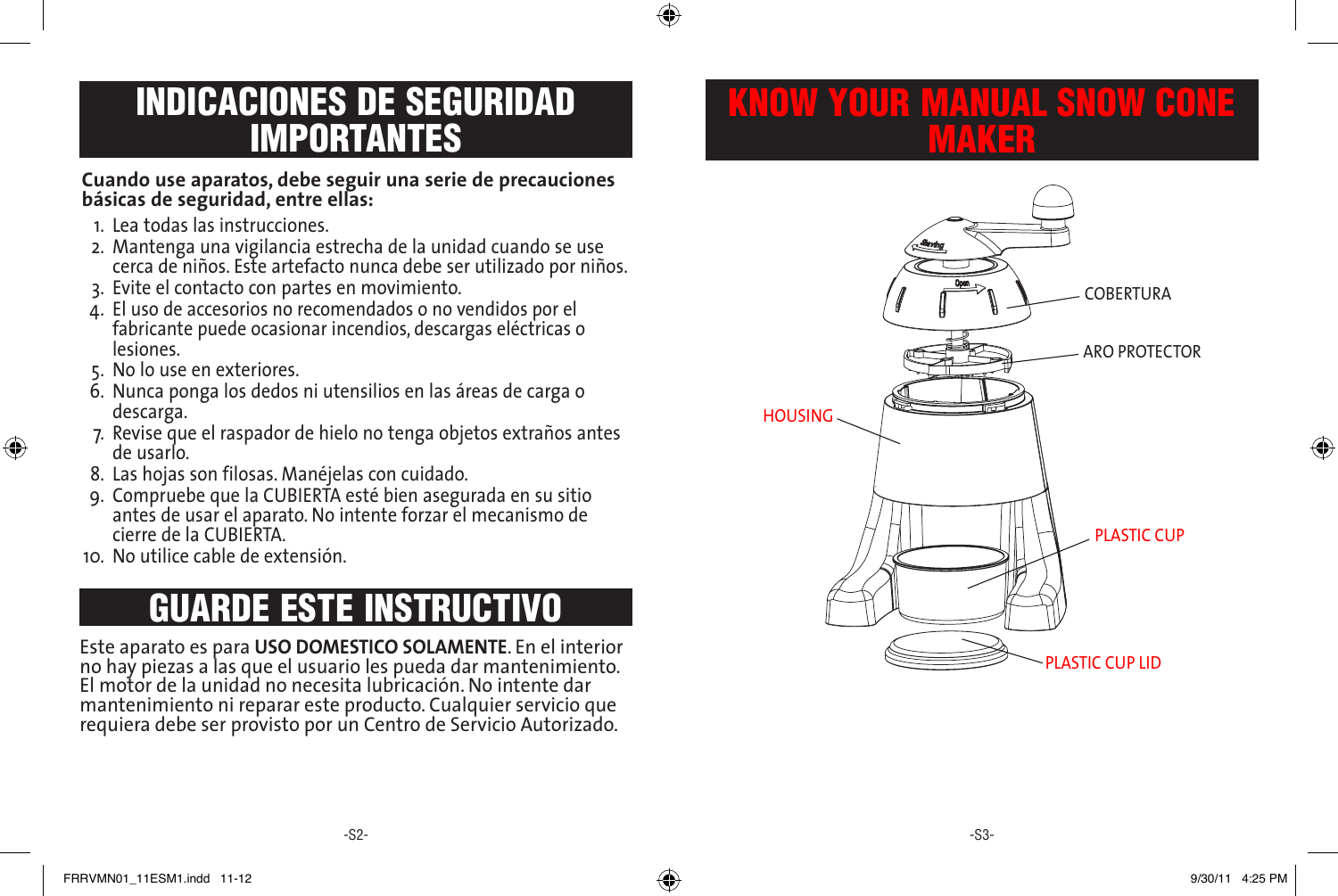## ⊕

**NOTE:** Never touch the blade at any point during use of this unit.

- 1. Remove top cover by unscrewing counter-clockwise.
- 2. Pour ice-cubes into the unit leaving about half an inch from the top.
- 3. Place the top cover back with slight pressure to force the spring to stretch and then twist clockwise to lock in place, all in one motion.



4. Place plastic cup under the unit to catch shaved ice

NOTE: Hold unit firmly when in use

- 5. Hold Lever and rotate in clockwise motion (while holding the unit) to grind the ice.
- 6. Clean all excess ice/water from unit after use.

**NOTA:** Ocasionalmente el hielo puede acumularse y alojarse en el vertedor.

Si el hielo no está saliendo del vertedor sacuda suavemente la unidad para asegurarse que el hielo no se haya congelado junto.

**PRECAUCIÓN:** No deje que los niños usen este aparato. El raspador de hielo es sólo para uso doméstico. No intente afilar la hoja.

## HOW TO USE YOUR MANUAL SNOW CONE MAKER HOW TO CLEAN YOUR MANUAL SNOW CONE MAKER

**PRECAUCIÓN:** La CUCHILLA de acero inoxidable es muy afilada. Nunca toque la punta de la hoja mientras opere, ensamble, desmonte o limpie el aparato.

- 1. Unlock the cover by rotating counter-clockwise. Lift to remove.
- 2. (Optional) You may rinse unit through by spraying it with water.
- 3. Wipe down all parts and surfaces with clean damp cloth.
- 4. Make sure all components are completely dry before storage.

**CAUTION:** Do not soak in water.

**Preguntas? Favor contáctenos al www.rivalproducts.com o al 1.800.557.4825.**